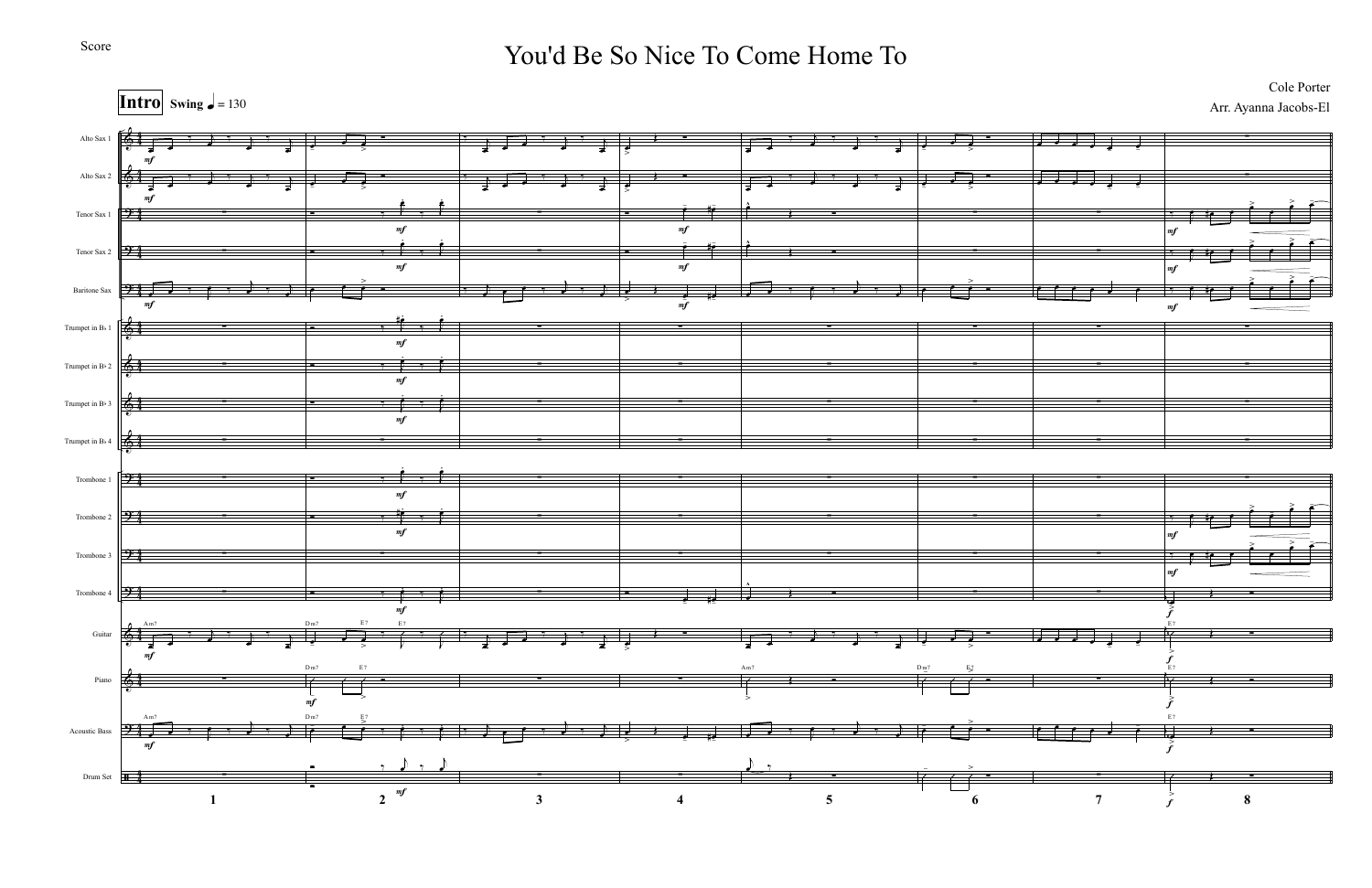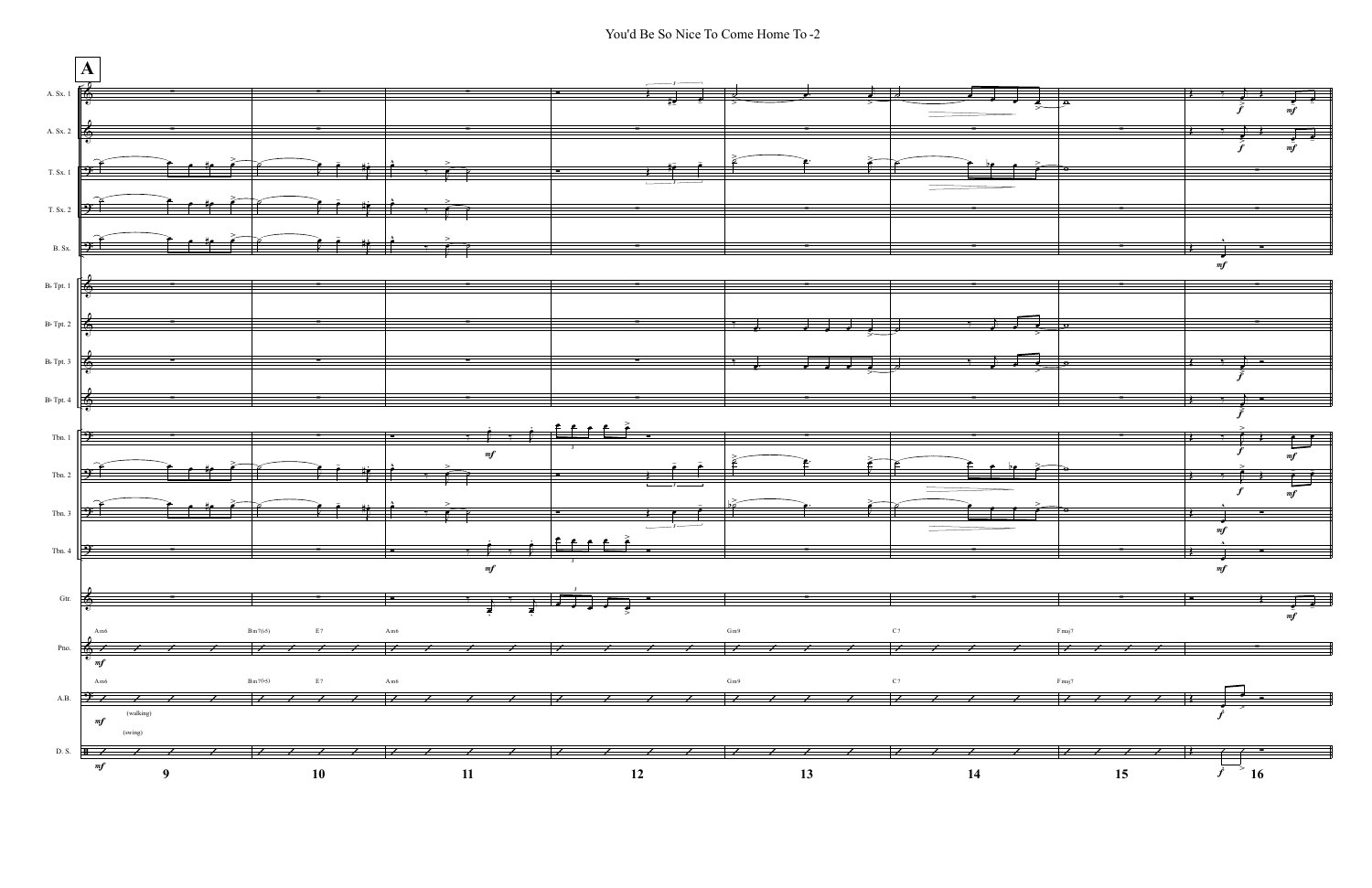$\boxed{\mathbf{B}}$ 长 A. Sx. 1 A. Sx. 2 T. Sx. 1  $m$ T. Sx. 2  $mf$ **B.** Sx.  $B<sup>b</sup>$  Tpt. 1  $m\bar{t}$  $B \triangleright$  Tpt. 2  $\overline{\phantom{a}}$  $\overline{m}$  $B \triangleright$  Tpt. 3  $m\bar{f}$  $m f$ B<sub>b</sub> Tpt. 4  $\overrightarrow{m}$ Tbn. 1  $m f$ Tbn. 2  $m f$ Tbn. 3 -6  $m f$ Tbn. 4  $\inf_{\mathrm{F\sharp m7(b5}}}$  $B7(b9)$ Gtr.  $\,$  $\overline{a}$ V  $E7$  $B \text{ m} 7(\frac{1}{2})$  $E7(b9)$  $F\sharp \mathfrak{m}7(\flat 5)$  $B7(b9)$  $Bm7(b5)$  $Am6$ Pno.  $\frac{1}{2}$ V.  $^{\prime}$  mf  $\to$  7  $B \text{ m} 7(b5)$  $E7(19)$  $Am6$  $B7(b9)$  $Bm7(b5)$  $F\sharp m7(\flat 5)$  $A.B.$  $\overline{\phantom{a}}$  $\overline{\phantom{a}}$  $\overline{\phantom{a}}$  $\frac{1}{2}$  $\overline{\phantom{a}}$  $\overline{\phantom{a}}$  $\it mf$  $\geq$ 

20

21

19

 $D.S.$ 

 $\it mf$ 

 $\overline{\phantom{a}}$ 

17

 $\overline{\phantom{a}}$ 

**18** 

You'd Be So Nice To Come Home To -3



 $\overline{22}$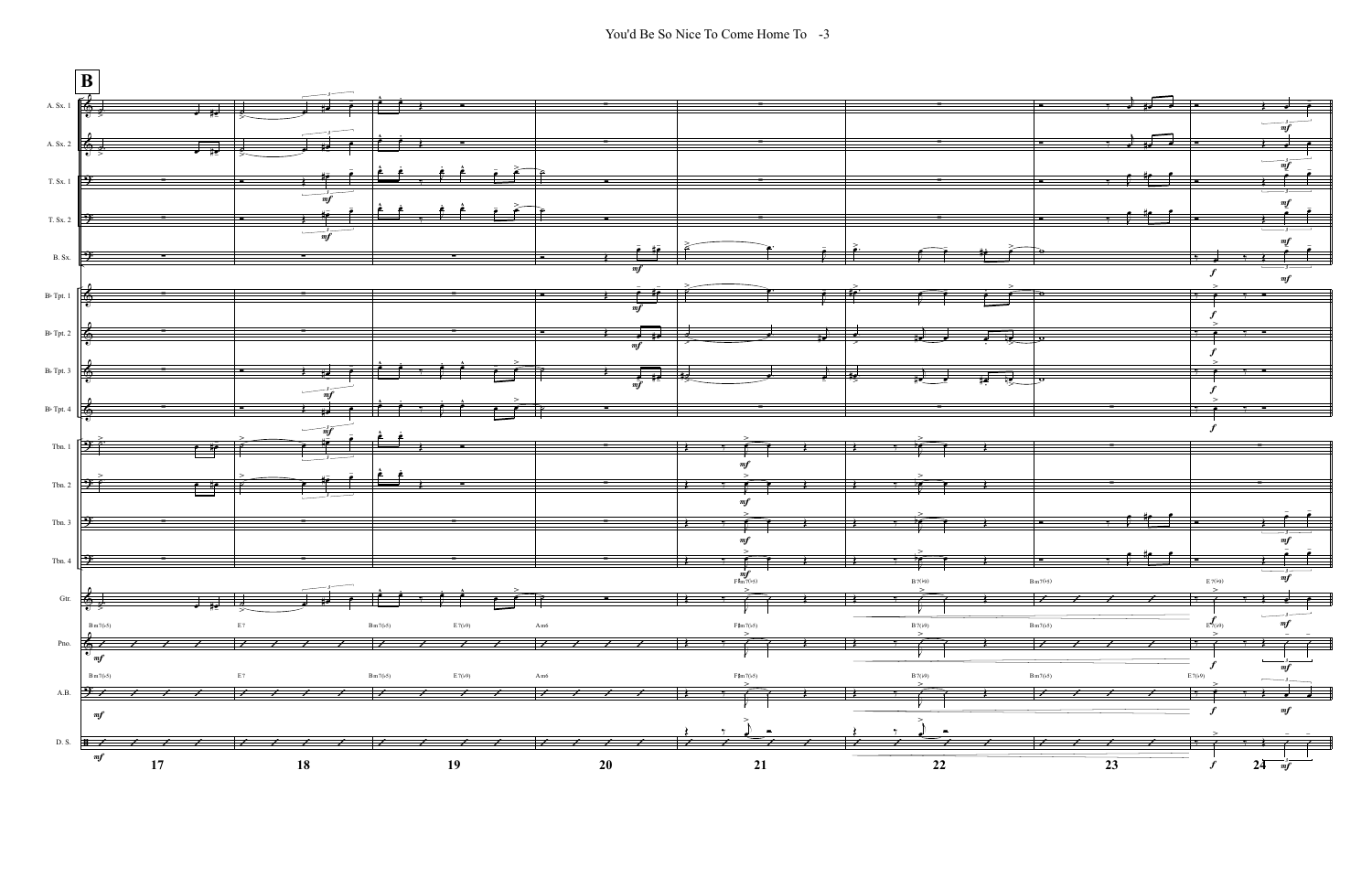

|                         | $\overline{\mathbf{r}}$<br>- |
|-------------------------|------------------------------|
|                         |                              |
|                         |                              |
| र्                      | ⋕J                           |
|                         |                              |
|                         |                              |
|                         |                              |
|                         |                              |
|                         |                              |
|                         |                              |
|                         |                              |
|                         |                              |
|                         | ≖                            |
|                         |                              |
|                         |                              |
| $\overline{\mathbf{e}}$ |                              |
|                         |                              |
|                         |                              |
|                         |                              |
|                         |                              |
|                         |                              |
| $\,>$                   |                              |
| $\bullet$               |                              |
|                         | .,                           |
|                         |                              |
|                         |                              |
|                         |                              |
|                         |                              |
|                         |                              |
|                         |                              |
|                         |                              |
|                         |                              |
|                         |                              |
|                         |                              |
|                         |                              |
|                         |                              |
|                         |                              |
|                         |                              |
|                         |                              |
|                         |                              |
|                         |                              |
|                         |                              |
|                         |                              |
|                         |                              |
|                         |                              |
| $\geq$                  |                              |
|                         |                              |
| $\bullet$               |                              |
|                         |                              |
|                         |                              |

| $\overline{\phantom{a}}$ |                         |
|--------------------------|-------------------------|
|                          |                         |
| $\bullet$                | $\overline{\mathbf{r}}$ |
|                          |                         |
|                          | π                       |
|                          | τı                      |
|                          |                         |
|                          |                         |
|                          |                         |
|                          |                         |
|                          |                         |
|                          |                         |
|                          |                         |
|                          |                         |
|                          |                         |
|                          | ┳                       |
| $\bf \sigma$             |                         |
|                          |                         |
| $\geq$                   |                         |
|                          |                         |
|                          |                         |
|                          |                         |
|                          |                         |
|                          |                         |
|                          |                         |
|                          |                         |
|                          |                         |
|                          | ٠                       |
|                          |                         |
|                          |                         |
| $\bf \sigma$             |                         |
| ⋝                        |                         |
|                          |                         |
|                          |                         |
|                          |                         |
|                          |                         |
|                          |                         |
|                          |                         |
|                          |                         |
|                          |                         |
| -                        | ,                       |
|                          |                         |
|                          |                         |
|                          |                         |

| $\bullet$ |                         |
|-----------|-------------------------|
|           |                         |
|           |                         |
|           | $\overline{\mathbf{r}}$ |
|           |                         |
|           |                         |
|           |                         |
|           |                         |
|           |                         |
|           |                         |
|           |                         |
|           |                         |
|           |                         |
|           |                         |
|           |                         |
|           |                         |
|           |                         |
|           |                         |
|           |                         |
|           |                         |
|           |                         |
|           |                         |
|           |                         |
|           |                         |
|           |                         |
|           |                         |
|           |                         |
|           |                         |
|           |                         |
| ≖         | ┳                       |
|           |                         |
|           |                         |
|           |                         |
|           |                         |
|           |                         |
|           |                         |
|           |                         |
|           |                         |
|           |                         |
|           |                         |
|           |                         |
|           |                         |
| . .       | . .                     |
|           |                         |
|           |                         |
|           |                         |

 $\rm F\, maj6$ 

 $\rm F\, maj6$  $\overline{\phantom{a}}$ 

 $\rm F\, maj$  7

31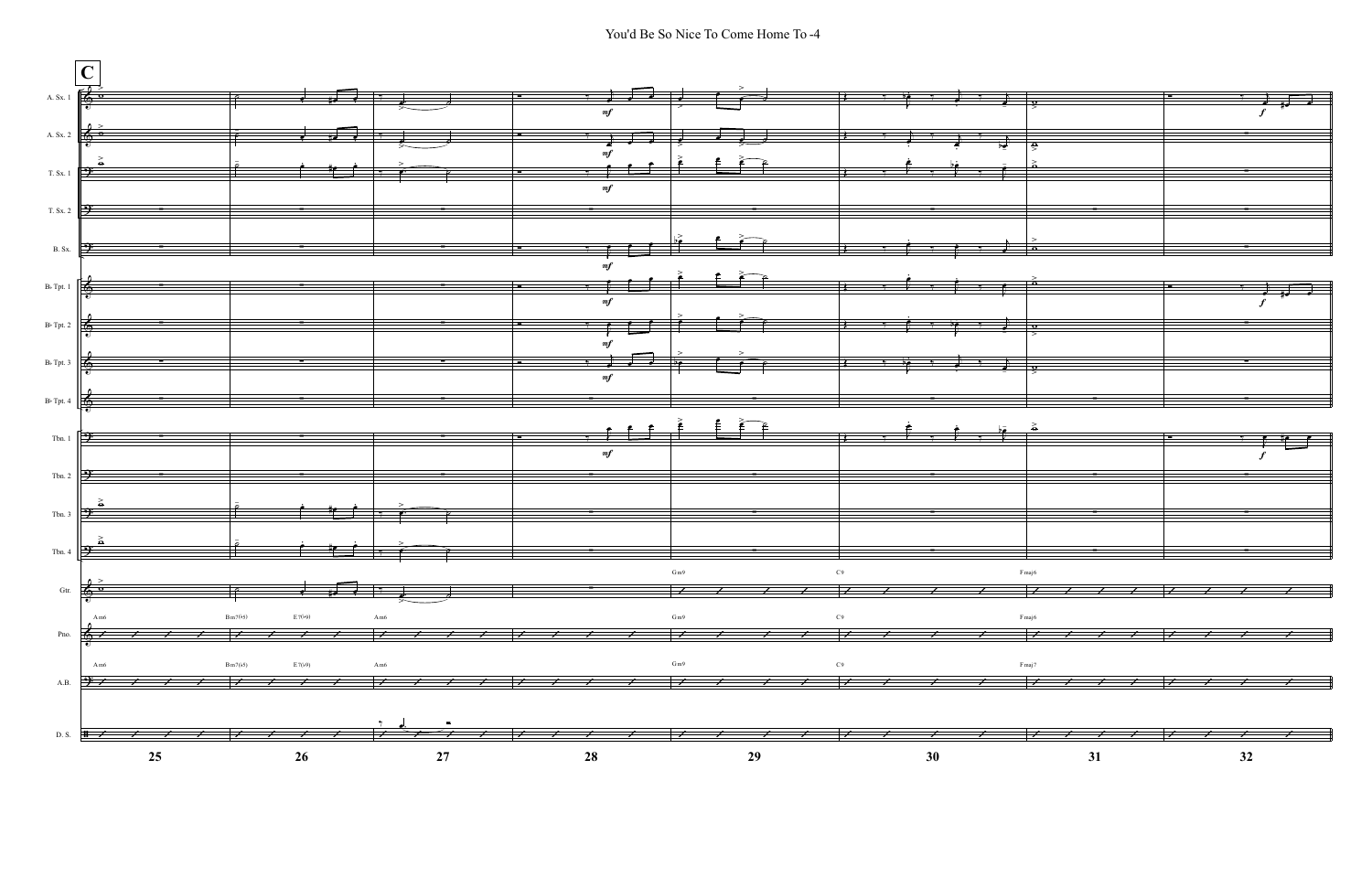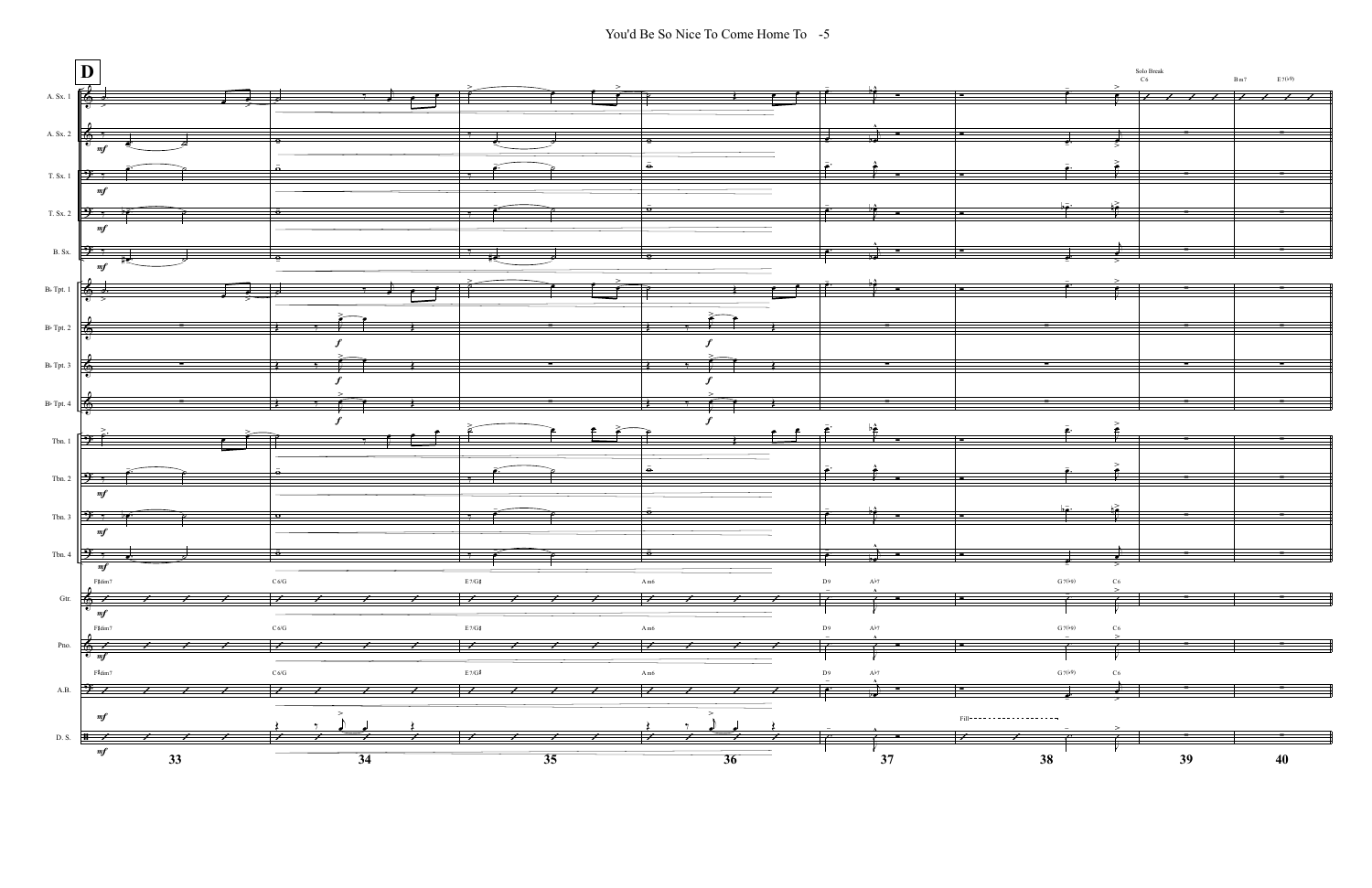

|--|

| ╾ | ╾ |
|---|---|
|   |   |
|   |   |
|   |   |
|   |   |
|   |   |
|   |   |
|   |   |
|   |   |
|   |   |
|   |   |
|   |   |
|   |   |
|   |   |
| ╾ | ╾ |
|   |   |
|   |   |

| _____ |  |
|-------|--|
|       |  |
|       |  |
|       |  |
|       |  |
|       |  |
|       |  |
|       |  |
|       |  |
|       |  |
|       |  |
|       |  |
|       |  |
|       |  |
|       |  |
|       |  |
|       |  |
|       |  |
|       |  |
|       |  |
|       |  |
|       |  |
|       |  |
|       |  |
|       |  |
|       |  |
|       |  |
|       |  |
|       |  |
|       |  |
|       |  |
|       |  |
|       |  |
|       |  |
|       |  |
|       |  |
|       |  |
|       |  |
|       |  |
|       |  |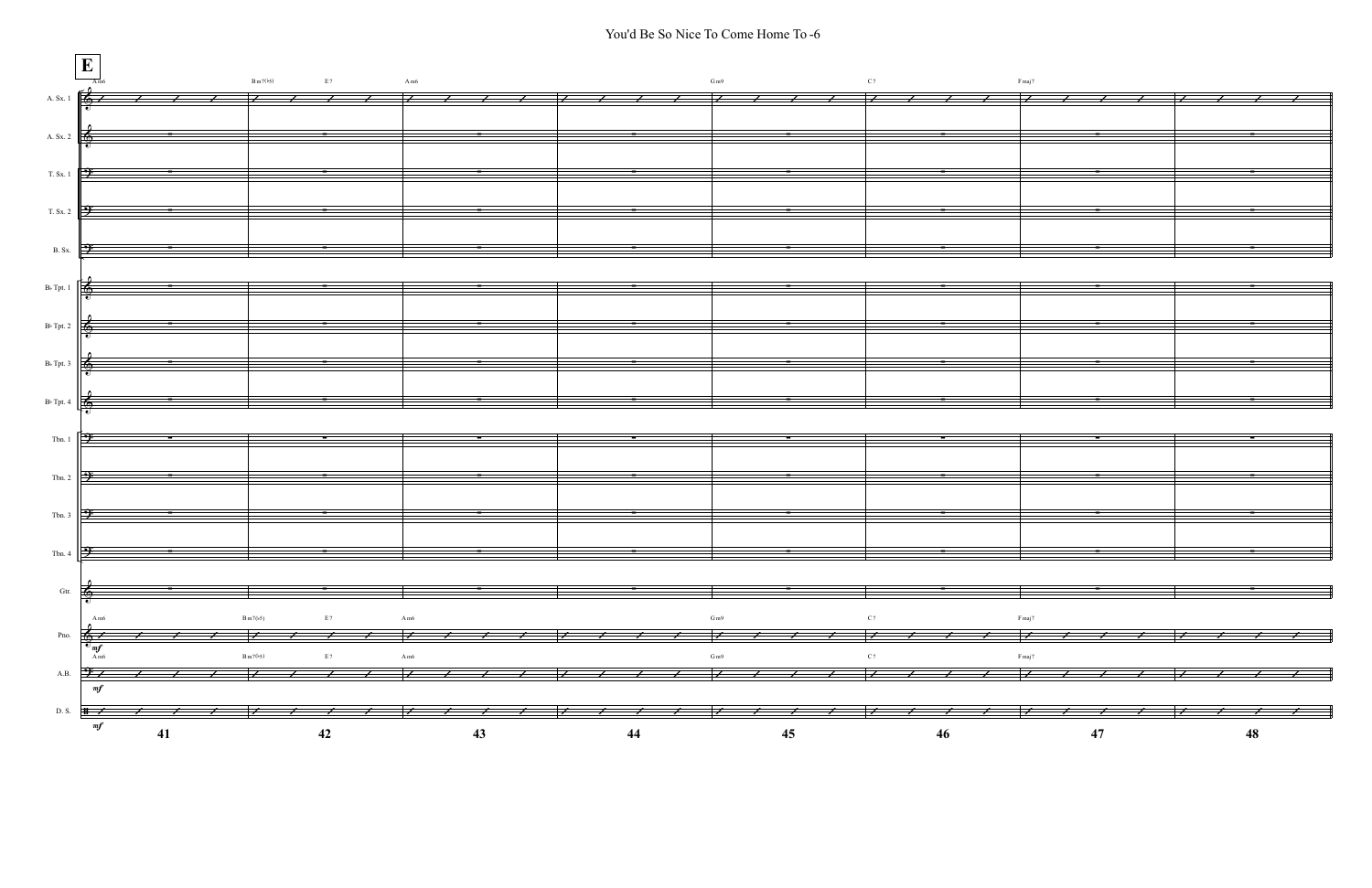

|        | $-$  |   |
|--------|------|---|
|        |      |   |
|        |      |   |
|        |      |   |
|        |      |   |
|        |      |   |
|        |      |   |
|        |      |   |
|        |      |   |
|        |      |   |
|        |      |   |
|        |      |   |
|        |      |   |
|        |      |   |
|        | ___  | ╾ |
|        |      |   |
|        |      |   |
|        |      |   |
|        |      |   |
|        |      |   |
|        |      |   |
|        |      |   |
|        |      |   |
|        |      |   |
|        |      |   |
|        |      |   |
|        |      |   |
|        |      |   |
|        | ____ | - |
| $\sim$ |      |   |
|        |      |   |
|        |      |   |
|        |      |   |
|        |      |   |
|        |      |   |
|        |      |   |
|        |      |   |
|        |      |   |
|        |      |   |
|        |      |   |
|        |      |   |
|        |      |   |
|        | ╼    | − |
|        |      |   |
|        |      |   |
|        |      |   |

| ┳              |   |
|----------------|---|
|                |   |
|                |   |
|                |   |
|                |   |
|                |   |
|                |   |
|                |   |
|                |   |
|                |   |
|                |   |
|                |   |
|                |   |
|                |   |
|                |   |
|                |   |
| $\blacksquare$ | ┳ |
|                |   |
|                |   |
|                |   |
|                |   |
|                |   |
|                |   |
|                |   |
|                |   |
|                |   |
|                |   |
|                |   |
|                |   |
|                |   |
|                |   |
|                |   |
|                |   |
|                |   |
|                |   |
|                |   |

| Bm7(b5) | E7(19) |
|---------|--------|
|         |        |
|         |        |
|         |        |
| ╾       | т      |
|         |        |
|         |        |
|         |        |
|         |        |
|         |        |
|         |        |
|         |        |
| ╾       | т      |
|         |        |
|         |        |
| ▬       | ≖      |
|         |        |
|         |        |

| Bm7(b5) |  |  | E7(b9) |  |  |
|---------|--|--|--------|--|--|
|         |  |  |        |  |  |
| Bm7(b5) |  |  | E7(b9) |  |  |
|         |  |  |        |  |  |
|         |  |  |        |  |  |
|         |  |  |        |  |  |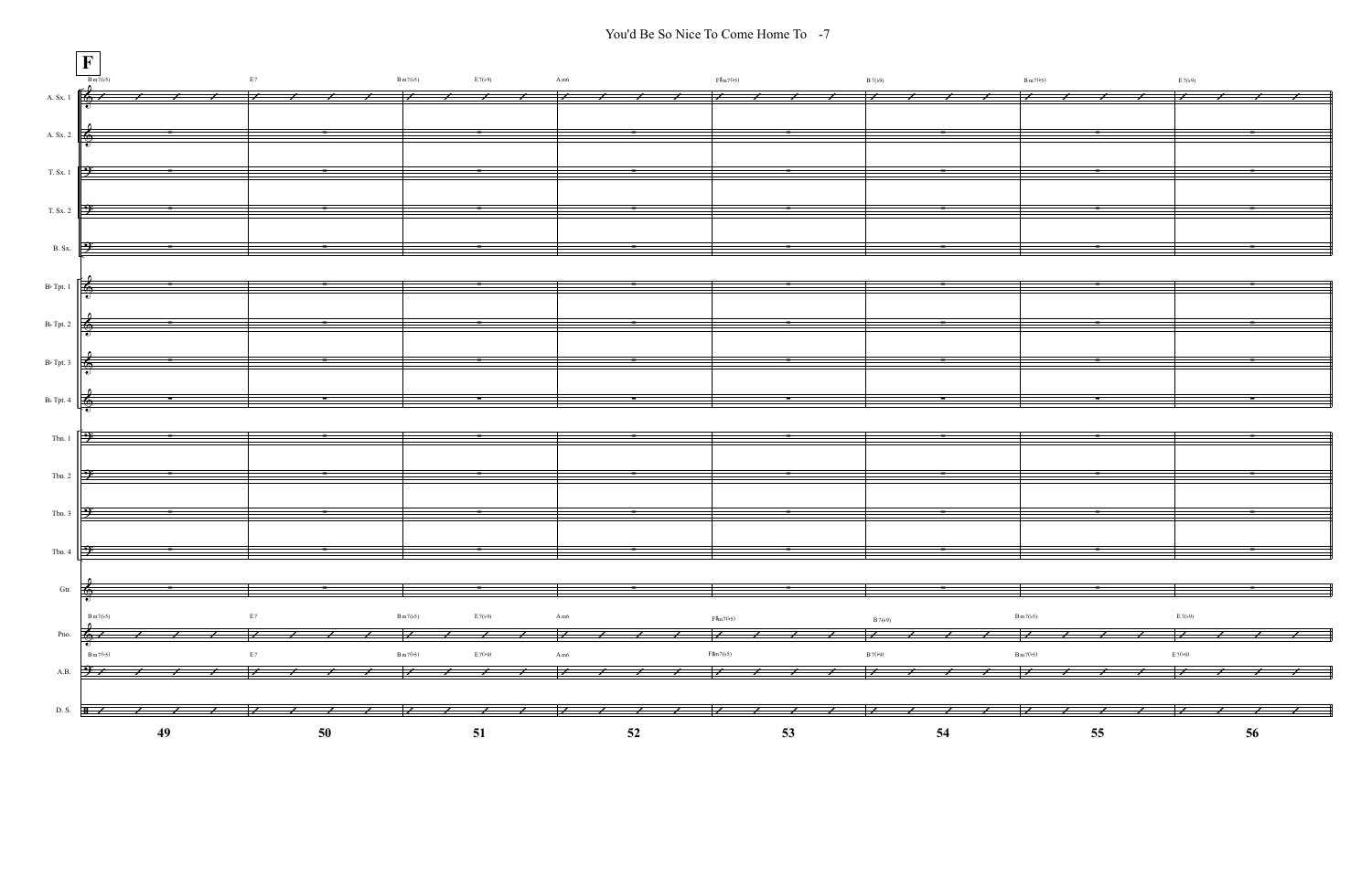

|        |                     | ▬ |
|--------|---------------------|---|
|        |                     |   |
|        | $\mathbf \sigma$    |   |
|        |                     |   |
|        |                     |   |
|        |                     |   |
|        |                     |   |
| ↘      |                     |   |
|        |                     |   |
|        |                     |   |
|        |                     |   |
|        |                     |   |
|        |                     |   |
|        |                     |   |
|        |                     |   |
|        |                     |   |
|        |                     |   |
|        |                     |   |
|        |                     |   |
|        |                     |   |
|        |                     |   |
|        |                     |   |
|        |                     |   |
|        |                     | - |
|        |                     |   |
|        |                     |   |
|        |                     |   |
| г<br>٠ | $\mathbf{o}$        |   |
|        |                     |   |
|        |                     |   |
| ⋝      |                     |   |
|        |                     |   |
|        |                     |   |
|        |                     |   |
|        |                     |   |
|        |                     |   |
|        |                     |   |
|        |                     |   |
|        |                     |   |
|        |                     |   |
|        |                     |   |
|        |                     |   |
|        |                     |   |
|        | $\ddot{\mathbf{e}}$ |   |
|        |                     |   |
|        |                     |   |
|        |                     | - |
|        |                     |   |
|        |                     |   |
|        |                     |   |
|        |                     |   |
|        |                     |   |
|        |                     |   |
|        |                     |   |
|        |                     |   |
|        |                     |   |
|        |                     |   |
|        |                     |   |
|        |                     |   |
|        |                     |   |
|        |                     |   |
|        |                     |   |
|        |                     |   |
|        |                     |   |
|        |                     |   |
|        |                     |   |
|        | $\mathbf{\Omega}$   |   |
|        |                     |   |
|        |                     |   |
|        |                     |   |
|        |                     |   |
|        |                     | ╾ |
|        |                     |   |
|        |                     |   |
|        |                     |   |
|        |                     |   |
|        |                     |   |
|        |                     |   |
|        |                     |   |
|        |                     |   |
|        |                     |   |
|        |                     |   |
|        |                     |   |
|        |                     |   |
|        |                     |   |
|        |                     |   |
|        |                     |   |
|        |                     |   |
|        |                     |   |
|        |                     |   |
|        |                     |   |
|        |                     |   |
|        |                     |   |
|        | -                   | - |
|        |                     |   |
|        |                     |   |
|        |                     |   |
|        |                     |   |

| F maj 7 |  |
|---------|--|
|         |  |
|         |  |
|         |  |
|         |  |
|         |  |
|         |  |
|         |  |
|         |  |
|         |  |
|         |  |
|         |  |
|         |  |
|         |  |
|         |  |
|         |  |
|         |  |
|         |  |
|         |  |
|         |  |
|         |  |
|         |  |
|         |  |
|         |  |
|         |  |
|         |  |
|         |  |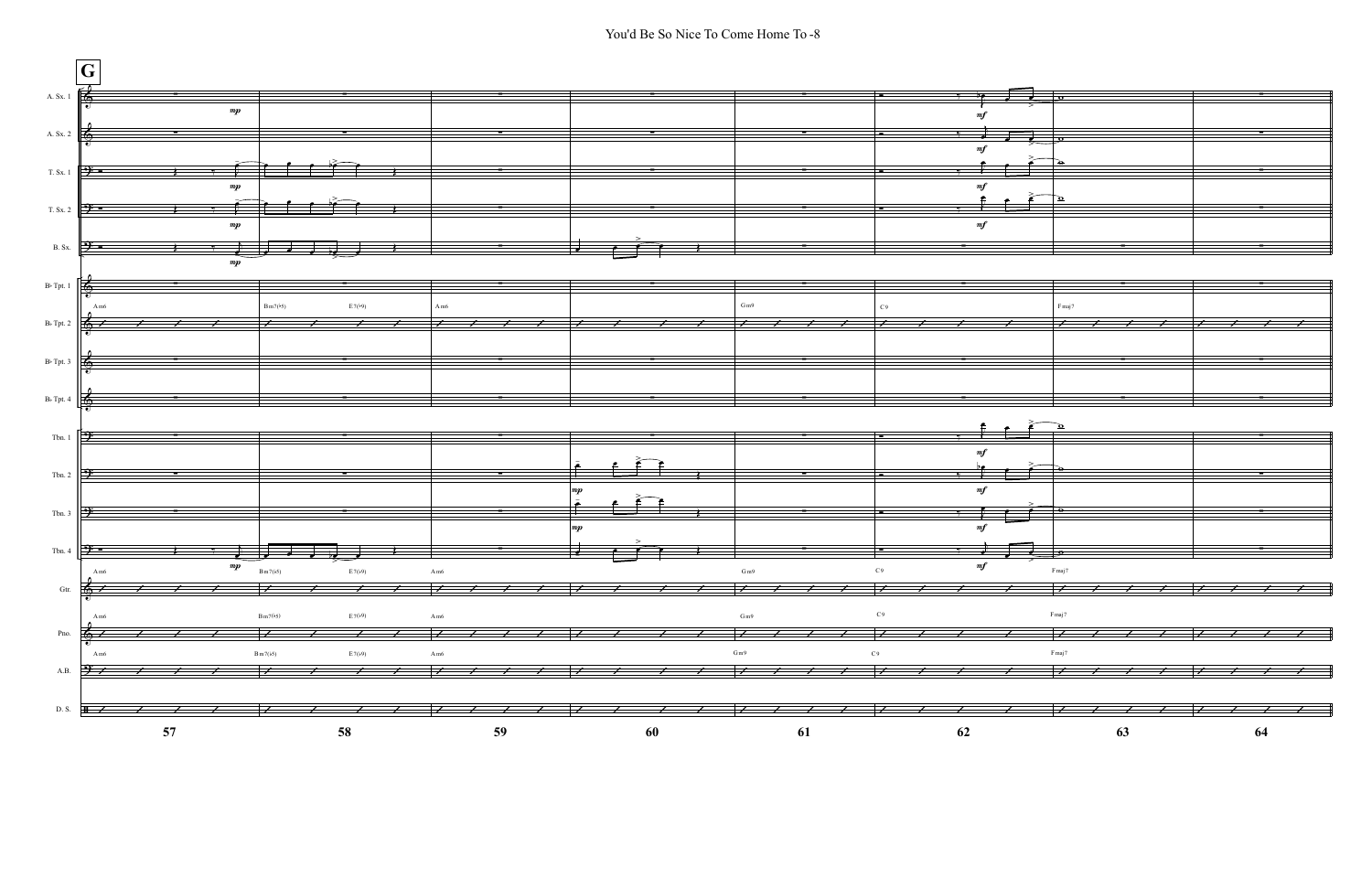

|  | ⊖         |         |
|--|-----------|---------|
|  |           |         |
|  |           | π.<br>- |
|  |           |         |
|  |           |         |
|  |           |         |
|  |           |         |
|  |           |         |
|  |           |         |
|  |           |         |
|  |           |         |
|  | $\bullet$ |         |
|  |           |         |
|  |           |         |
|  |           |         |
|  |           |         |
|  |           |         |
|  |           |         |
|  |           |         |
|  |           |         |
|  |           |         |
|  |           |         |
|  |           |         |
|  |           |         |
|  |           |         |
|  |           |         |
|  |           |         |
|  |           |         |
|  |           |         |
|  |           |         |
|  |           |         |
|  |           |         |
|  |           |         |
|  |           |         |
|  |           |         |
|  |           |         |
|  |           |         |
|  | ᠊ᢆᢐ       |         |
|  | -         |         |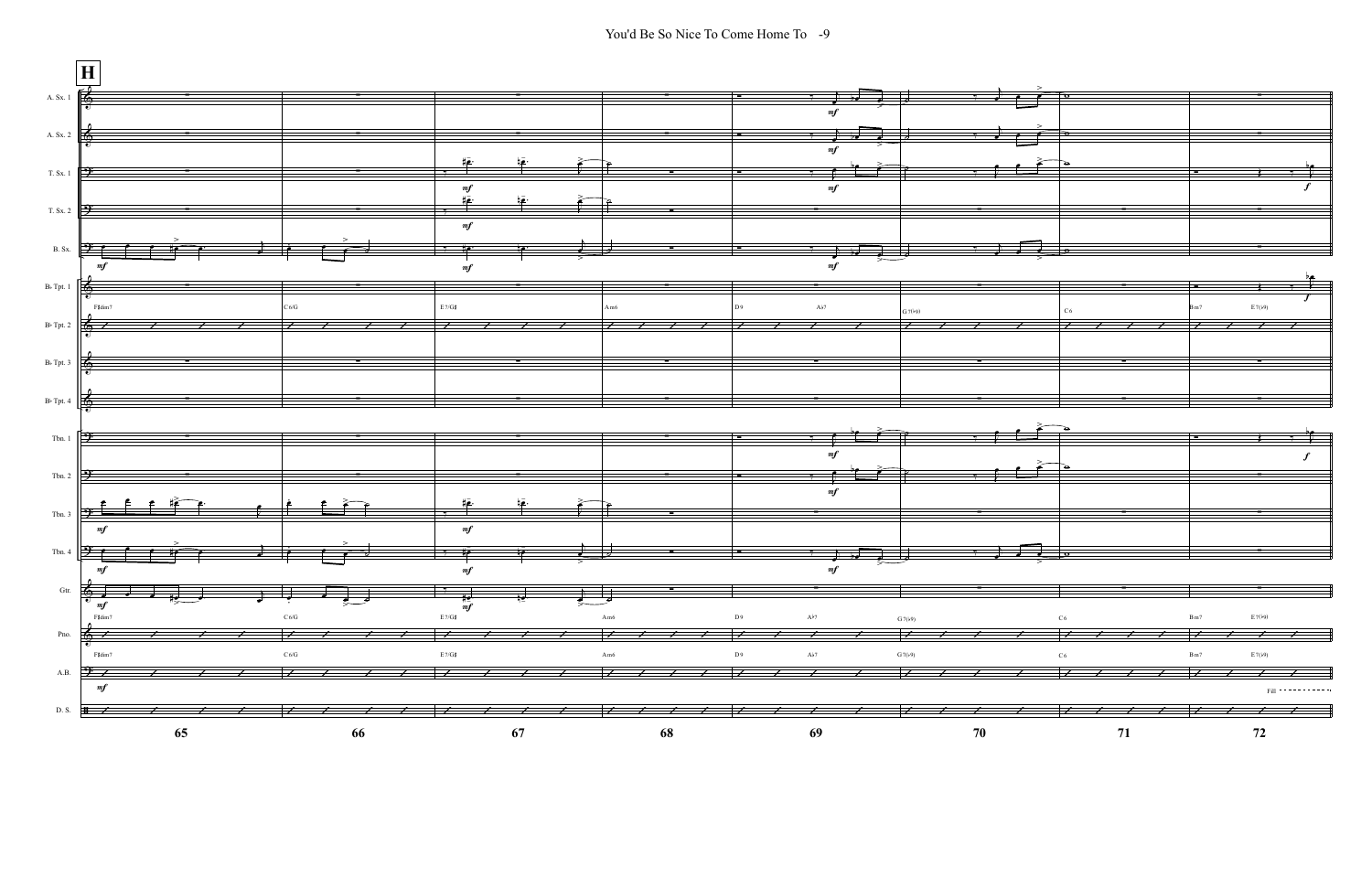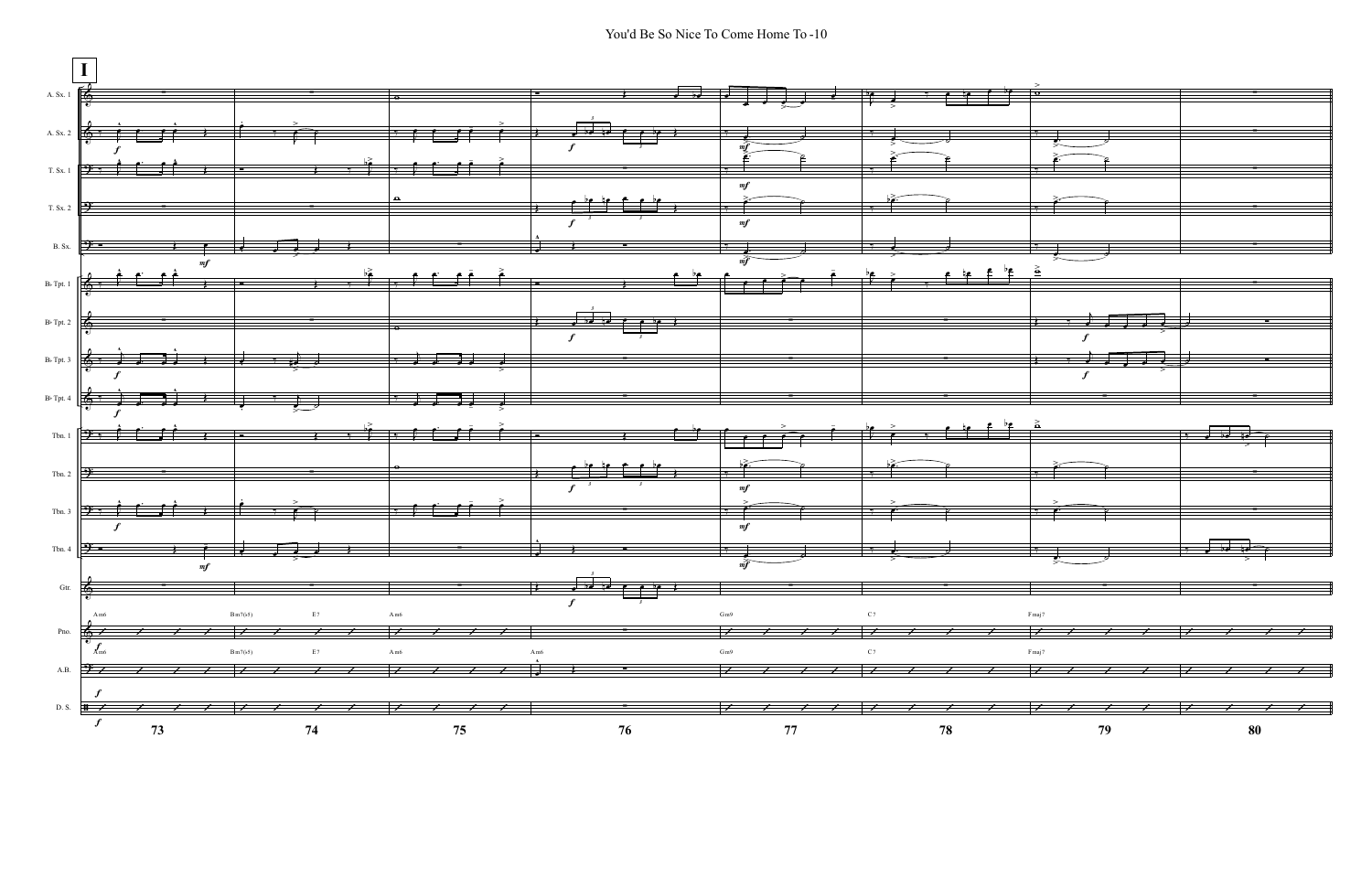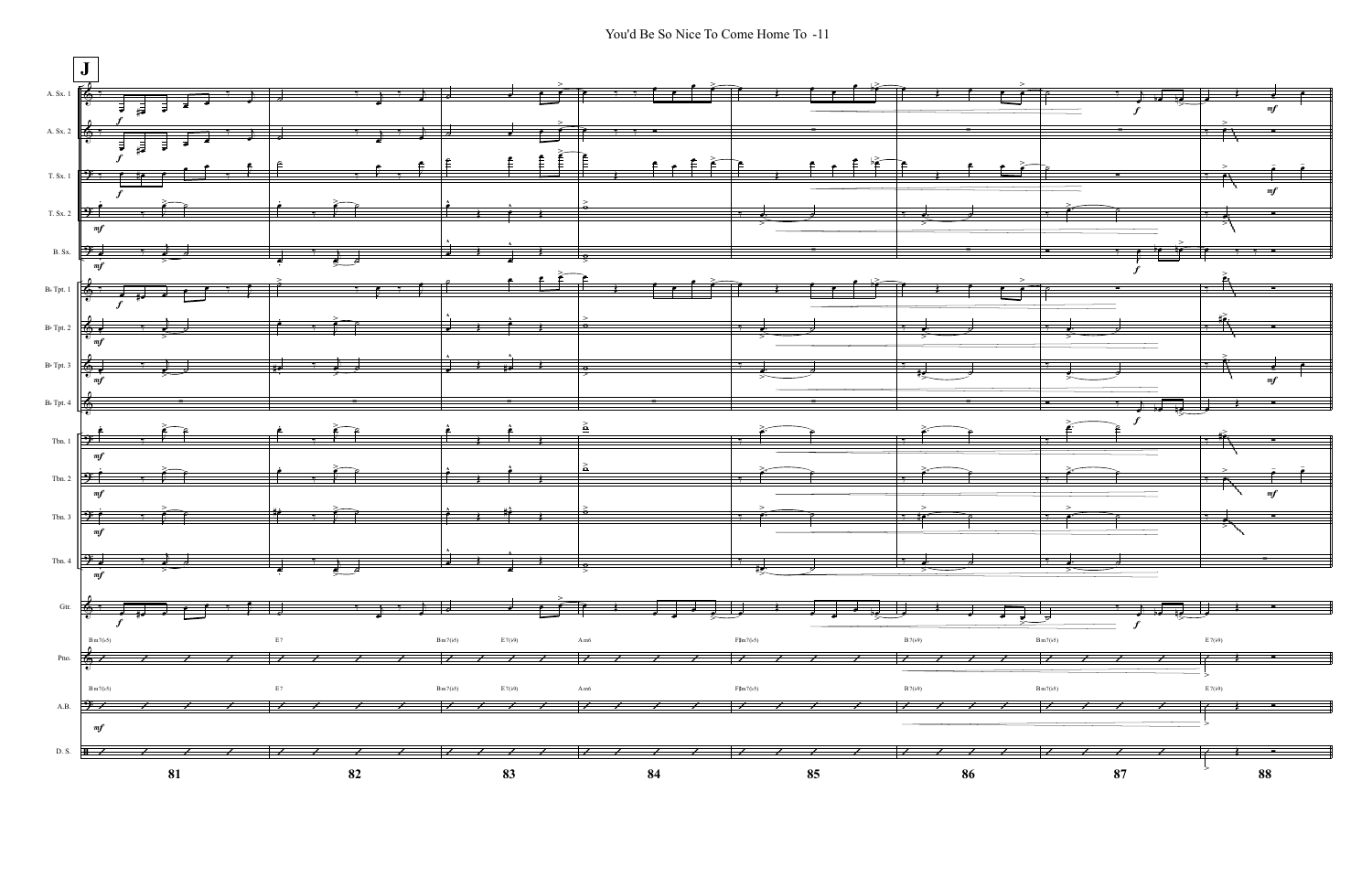